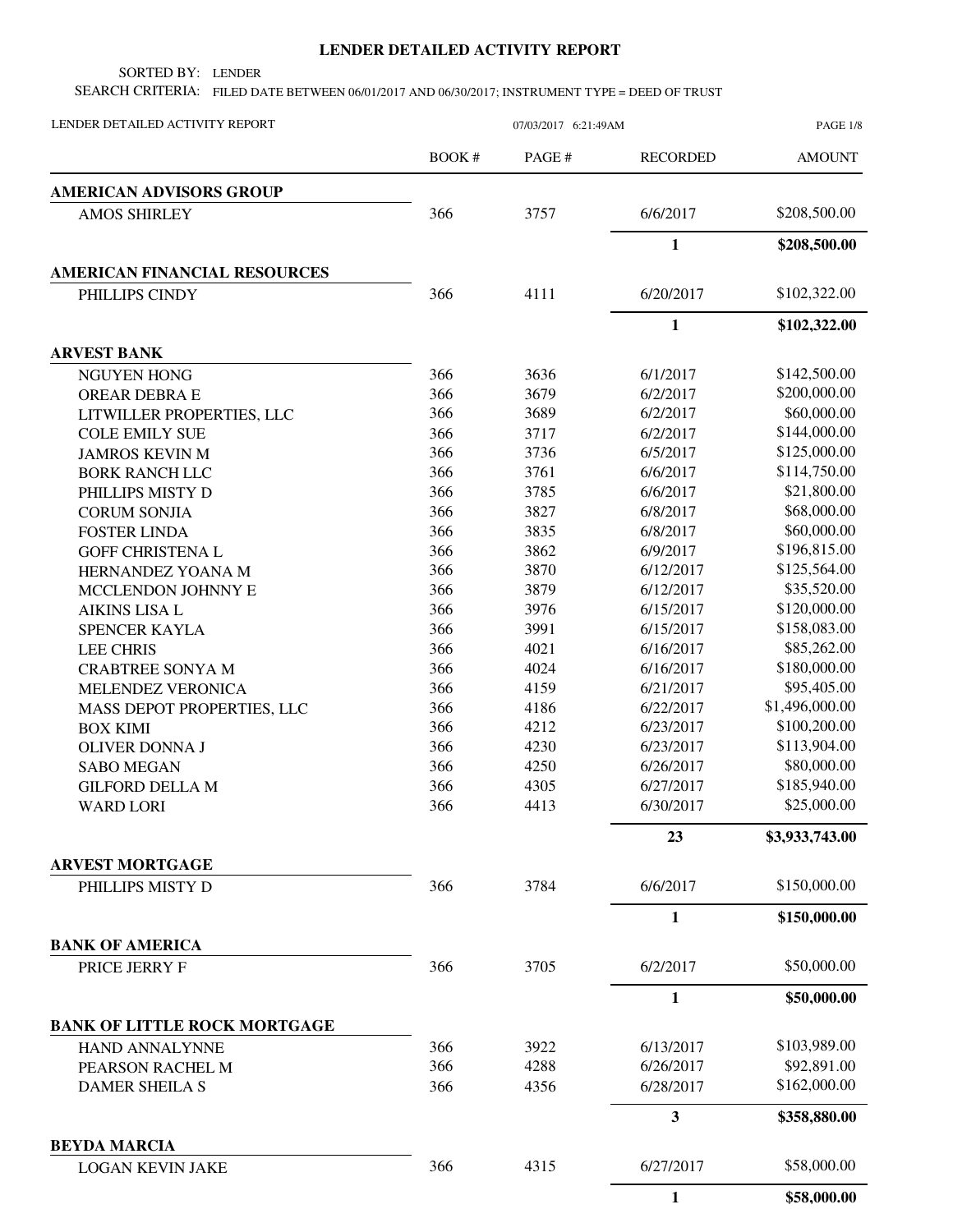| LENDER DETAILED ACTIVITY REPORT |  |
|---------------------------------|--|
|                                 |  |

07/03/2017 6:21:49AM

PAGE 2/8

|                                      | <b>BOOK#</b> | PAGE# | <b>RECORDED</b>         | <b>AMOUNT</b> |
|--------------------------------------|--------------|-------|-------------------------|---------------|
| <b>CIRCLE R ENTERPRISES, INC</b>     |              |       |                         |               |
| <b>DEGRAFF BOBBIE</b>                | 366          | 3668  | 6/1/2017                | \$131,500.00  |
|                                      |              |       | $\mathbf{1}$            | \$131,500.00  |
| <b>CMG FINANCIAL #1820</b>           |              |       |                         |               |
| <b>JOHNSON DIANA</b>                 | 366          | 4103  | 6/20/2017               | \$127,500.00  |
|                                      |              |       | 1                       | \$127,500.00  |
| <b>COHU GARY TR</b>                  |              |       |                         |               |
| PETERS INVESTMENTS, LLC              | 366          | 4424  | 6/30/2017               | \$28,000.00   |
|                                      |              |       | $\mathbf{1}$            | \$28,000.00   |
| <b>COMMERCE BANK</b>                 |              |       |                         |               |
| ROSS JEANA LYNETTE                   | 366          | 3702  | 6/2/2017                | \$360,000.00  |
| <b>MYERS MISTY DAWN</b>              | 366          | 3947  | 6/14/2017               | \$26,390.00   |
| HEINIGER JUDITH L                    | 366          | 4184  | 6/22/2017               | \$42,500.00   |
| <b>BEELER SHERIL</b>                 | 366          | 4306  | 6/27/2017               | \$80,000.00   |
|                                      |              |       | $\overline{\mathbf{4}}$ | \$508,890.00  |
| <b>COMMUNITAMERICA CREDIT UNION</b>  |              |       |                         |               |
| <b>REAGAN VICKI C</b>                | 366          | 3896  | 6/12/2017               | \$103,000.00  |
|                                      |              |       | $\mathbf{1}$            | \$103,000.00  |
| <b>COMMUNITY BANK &amp; TRUST</b>    |              |       |                         |               |
| <b>BLEVINS ROBIN J</b>               | 366          | 4151  | 6/21/2017               | \$96,100.00   |
| <b>SELBY ANDI J</b>                  | 366          | 4253  | 6/26/2017               | \$274,000.00  |
|                                      |              |       | $\boldsymbol{2}$        | \$370,100.00  |
| <b>COMMUNITY BANK AND TRUST</b>      |              |       |                         |               |
| <b>BYLER BERTHA ANN</b>              | 366          | 3944  | 6/13/2017               | \$65,959.50   |
| <b>BOYT TAMERA</b>                   | 366          | 4019  | 6/16/2017               | \$65,000.00   |
| NEWTON NORMA D                       | 366          | 4068  | 6/19/2017               | \$120,000.00  |
| <b>BLEVENS ROBIN J</b>               | 366          | 4350  | 6/28/2017               | \$96,100.00   |
|                                      |              |       | 4                       | \$347,059.50  |
| <b>COMMUNITY NATIONAL BANK</b>       |              |       |                         |               |
| <b>RICHARDS KRISTI</b>               | 366          | 4176  | 6/22/2017               | \$245,000.00  |
| <b>RICHARDS KRISTI</b>               | 366          | 4238  | 6/26/2017               | \$50,000.00   |
|                                      |              |       | $\overline{2}$          | \$295,000.00  |
| <b>COMMUNITYAMERICA CREDIT UNION</b> |              |       |                         |               |
| THOMAS KACI                          | 366          | 3720  | 6/5/2017                | \$20,000.00   |
|                                      |              |       | $\mathbf{1}$            | \$20,000.00   |
| <b>DAS ACQUISITION COMPANY</b>       |              |       |                         |               |
| MCCOOL AMBER                         | 366          | 4419  | 6/30/2017               | \$92,160.00   |
|                                      |              |       | $\mathbf{1}$            | \$92,160.00   |
| <b>DITECH FINANCIAL</b>              |              |       |                         |               |
| RITTER CAROLYN Y                     | 366          | 3697  | 6/2/2017                | \$45,100.00   |
|                                      |              |       | $\mathbf{1}$            | \$45,100.00   |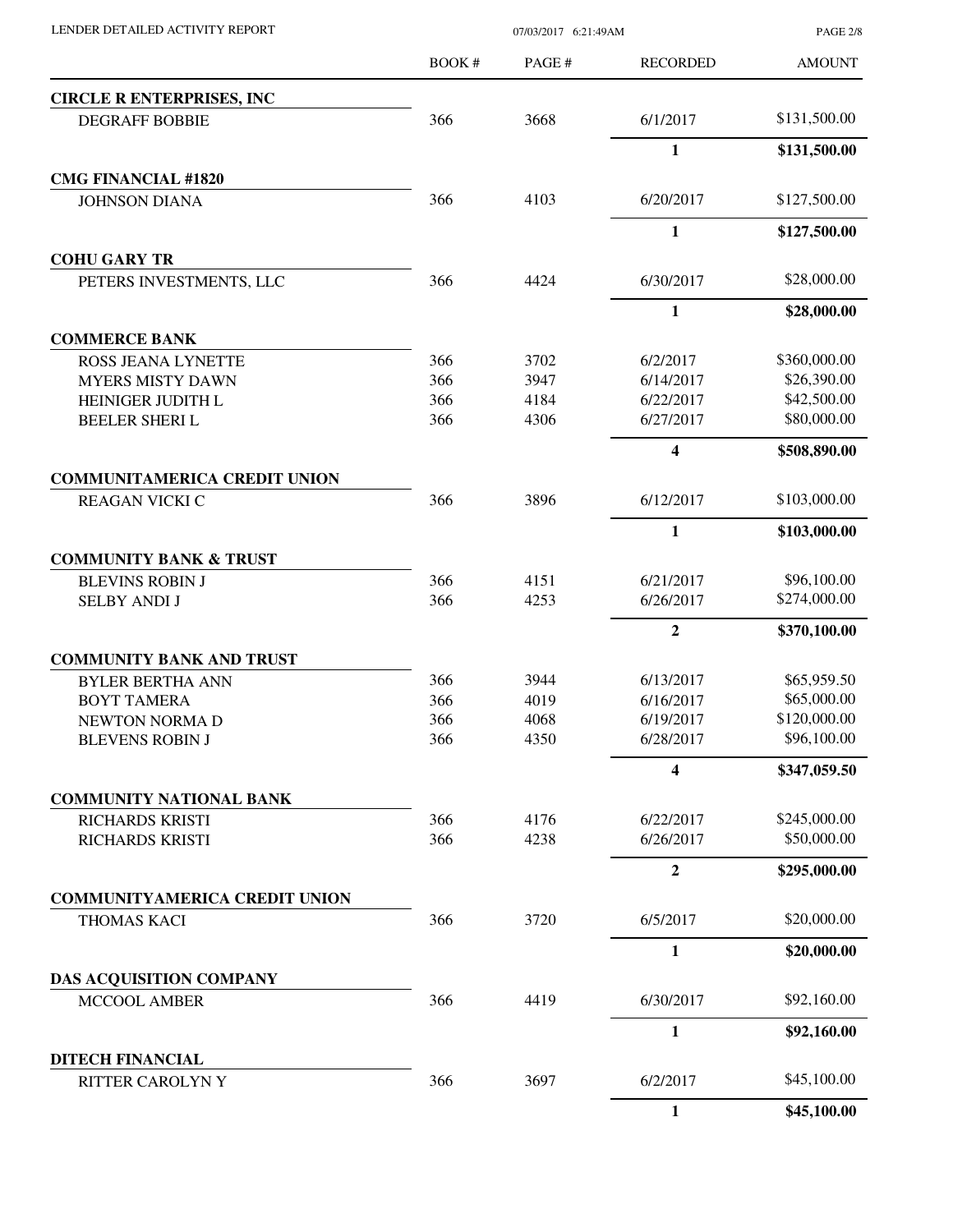| LENDER DETAILED ACTIVITY REPORT                   | 07/03/2017 6:21:49AM |        |                         | <b>PAGE 3/8</b> |
|---------------------------------------------------|----------------------|--------|-------------------------|-----------------|
|                                                   | BOOK #               | PAGE # | <b>RECORDED</b>         | <b>AMOUNT</b>   |
| <b>FCS FINANCIAL</b>                              |                      |        |                         |                 |
| <b>CULLERS JESSICA</b>                            | 366                  | 3934   | 6/13/2017               | \$269,000.00    |
| <b>KEAN MALLORY</b>                               | 366                  | 4062   | 6/19/2017               | \$129,500.00    |
| <b>BROWN TERRY</b>                                | 366                  | 4140   | 6/21/2017               | \$384,000.00    |
| <b>MANN ANGELA LINELL</b>                         | 366                  | 4318   | 6/27/2017               | \$141,250.00    |
|                                                   |                      |        | $\overline{\mathbf{4}}$ | \$923,750.00    |
| <b>FINANCE OF AMERICA REVERSE</b>                 |                      |        |                         |                 |
| <b>BRILEY BILL</b>                                | 366                  | 4163   | 6/22/2017               | \$211,650.00    |
|                                                   |                      |        | $\mathbf{1}$            | \$211,650.00    |
| FIRST COMMUNITY BANK                              |                      |        |                         |                 |
| <b>GOSSETT MARTHA L</b>                           | 366                  | 3643   | 6/1/2017                | \$40,000.00     |
| <b>JONES TEBORAH TAY</b>                          | 366                  | 3936   | 6/13/2017               | \$77,500.00     |
| <b>SHELTON SHEILA</b>                             | 366                  | 3966   | 6/14/2017               | \$175,000.00    |
| HOWE SHELBY L                                     | 366                  | 3984   | 6/15/2017               | \$95,000.00     |
| GIBBENS CONSTRUCTION AND PROPERTIES L             | 366                  | 4142   | 6/21/2017               | \$111,500.00    |
| <b>LANNON RAMONA</b>                              | 366                  | 4155   | 6/21/2017               | \$98,000.00     |
|                                                   |                      |        | 6                       | \$597,000.00    |
| <b>FIRST COMMUNTY BANK</b>                        |                      |        |                         |                 |
| <b>BEVIS CHRIS R</b>                              | 366                  | 3876   | 6/12/2017               | \$152,525.00    |
|                                                   |                      |        | $\mathbf{1}$            | \$152,525.00    |
| FIRST GUARANTY MORTGAGE<br><b>SUGGS CHRISTINA</b> | 366                  | 3647   | 6/1/2017                | \$149,394.00    |
|                                                   |                      |        | $\mathbf{1}$            | \$149,394.00    |
| <b>FIRST STATE BANK OF PURDY</b>                  |                      |        |                         |                 |
| <b>DANIEL JESSICA S</b>                           | 366                  | 4400   | 6/30/2017               | \$39,359.00     |
|                                                   |                      |        | $\mathbf{1}$            | \$39,359.00     |
| <b>FLAGSTAR BANK</b>                              |                      |        |                         |                 |
| <b>WOOD JANICE S</b>                              | 366                  | 4135   | 6/21/2017               | \$200,000.00    |
| <b>RHOADES CHARLES R</b>                          | 366                  | 4308   | 6/27/2017               | \$208,600.00    |
|                                                   |                      |        | $\boldsymbol{2}$        | \$408,600.00    |
| <b>FLAT BRANCH MORTGAGE</b>                       |                      |        |                         |                 |
| <b>SPURGEON TRACEY L</b>                          | 366                  | 3633   | 6/1/2017                | \$289,750.00    |
| <b>WILLS KARA N</b>                               | 366                  | 3743   | 6/5/2017                | \$88,787.00     |
| ROBERTSON RUSTY RAY                               | 366                  | 3748   | 6/5/2017                | \$92,000.00     |
| HUTHSING ELIZABETH KATE                           | 366                  | 3753   | 6/6/2017                | \$119,000.00    |
| <b>SPURGEON TRACEY L</b>                          | 366                  | 3838   | 6/8/2017                | \$289,750.00    |
| ROBERTSON RUSTY RAY                               | 366                  | 3840   | 6/8/2017                | \$92,000.00     |
| <b>KINSLOW JESSICA</b>                            | 366                  | 4166   | 6/22/2017               | \$143,944.00    |
| <b>BAKER TODD F</b>                               | 366                  | 4218   | 6/23/2017               | \$119,988.00    |
| <b>BURROW AMANDA</b>                              | 366                  | 4235   | 6/26/2017               | \$119,790.00    |
| <b>WENNHOLD AMANDA R</b>                          | 366                  | 4334   | 6/28/2017               | \$189,050.00    |
| <b>ROBINSON CHAD M</b>                            | 366                  | 4412   | 6/30/2017               | \$95,733.00     |
| <b>XIONG YUE P</b>                                | 366                  | 4433   | 6/30/2017               | \$94,261.00     |
|                                                   |                      |        | 12                      | \$1,734,053.00  |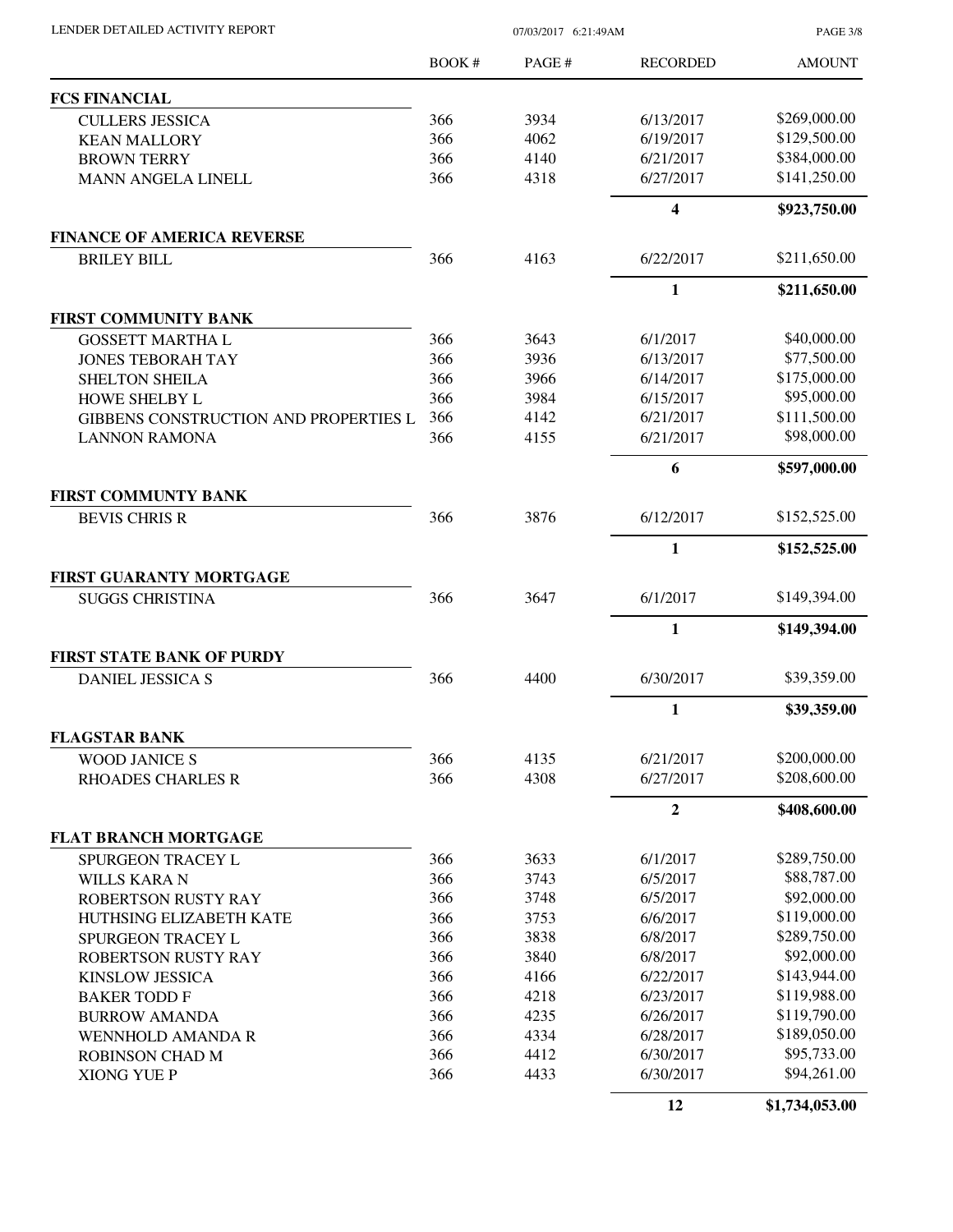| LENDER DETAILED ACTIVITY REPORT | 07/03/2017 6:21:49AM |
|---------------------------------|----------------------|

PAGE 4/8

|                                           | BOOK# | PAGE# | <b>RECORDED</b> | <b>AMOUNT</b>  |
|-------------------------------------------|-------|-------|-----------------|----------------|
| FLAT BRANCH MORTGAGE INC                  |       |       |                 |                |
| <b>ROBERTSON RUSTY RAY</b>                | 366   | 3748  | 6/5/2017        | \$92,000.00    |
| <b>GREEN REBEKAH</b>                      | 366   | 3902  | 6/12/2017       | \$235,653.00   |
| <b>BINDER ALISON M</b>                    | 366   | 3997  | 6/15/2017       | \$129,906.00   |
| <b>AHLES AUSTIN</b>                       | 366   | 4058  | 6/19/2017       | \$127,205.00   |
| YOUNGER MARY MICHELLE                     | 366   | 4121  | 6/20/2017       | \$65,555.00    |
|                                           |       |       | 5               | \$650,319.00   |
| <b>FRANKLIN AMERICAN MORTGAGE</b>         |       |       |                 |                |
| THE MILLER FAMILY LIVING TRUST            | 366   | 3780  | 6/6/2017        | \$210,500.00   |
| <b>BENNETT DAVID</b>                      | 366   | 4346  | 6/28/2017       | \$71,810.00    |
|                                           |       |       | $\overline{2}$  | \$282,310.00   |
| <b>GATEWAY MORTGAGE GROUP</b>             |       |       |                 |                |
| HARRINGTON DONNA JEAN                     | 366   | 3978  | 6/15/2017       | \$144,516.00   |
| <b>FRANCO VERONICA L</b>                  | 366   | 4146  | 6/21/2017       | \$130,808.00   |
|                                           |       |       | $\overline{2}$  | \$275,324.00   |
| <b>GREAT SOUTHERN BANK</b>                |       |       |                 |                |
| <b>EDGE MELANIE</b>                       | 366   | 3713  | 6/2/2017        | \$50,000.00    |
| <b>SHUPP ASHLEY N</b>                     | 366   | 4148  | 6/21/2017       | \$157,102.00   |
|                                           |       |       | $\overline{2}$  | \$207,102.00   |
| <b>GUARANTY BANK</b>                      |       |       |                 |                |
| HAYES STACIE DENISE                       | 366   | 4428  | 6/30/2017       | \$178,000.00   |
| BENNETT AMANDA L                          | 366   | 4431  | 6/30/2017       | \$114,635.00   |
|                                           |       |       | $\overline{2}$  | \$292,635.00   |
| <b>HOMETOWN BANK</b>                      |       |       |                 |                |
| DMOSK ENTERPRISES, LLC                    | 366   | 3676  | 6/1/2017        | \$100,000.00   |
| <b>BALL GLYNDA</b>                        | 366   | 3772  | 6/6/2017        | \$350,000.00   |
|                                           |       |       | $\overline{2}$  | \$450,000.00   |
| <b>HOMETOWN BANK N A</b>                  |       |       |                 |                |
| <b>OSBORNE MELISSA</b>                    | 366   | 3981  | 6/15/2017       | \$281,000.00   |
| <b>BURTON AMY</b>                         | 366   | 4046  | 6/16/2017       | \$248,000.00   |
|                                           |       |       | $\overline{2}$  | \$529,000.00   |
| KANSAS TEACHERS COMMUNITY CREDIT UNION    |       |       |                 |                |
| <b>DRANEY RUTH</b>                        | 366   | 4390  | 6/30/2017       | \$131,000.00   |
|                                           |       |       | $\mathbf{1}$    | \$131,000.00   |
| <b>LAMAR BANK &amp; TRUST COMPANY</b>     |       |       |                 |                |
| SMITH & SMITH INVESTMENTS, LC             | 366   | 3735  | 6/5/2017        | \$1,000,000.00 |
|                                           |       |       | $\mathbf{1}$    | \$1,000,000.00 |
| <b>LEDBETTER CARL E TR</b>                |       |       |                 |                |
| <b>FEAGANS RACHEL</b>                     | 366   | 4274  | 6/26/2017       | \$237,500.00   |
|                                           |       |       | 1               | \$237,500.00   |
| <b>MARTIN BOBBY</b><br><b>MACY ERIC L</b> | 366   | 4064  | 6/19/2017       | \$10,000.00    |
|                                           |       |       |                 |                |
|                                           |       |       | $\mathbf{1}$    | \$10,000.00    |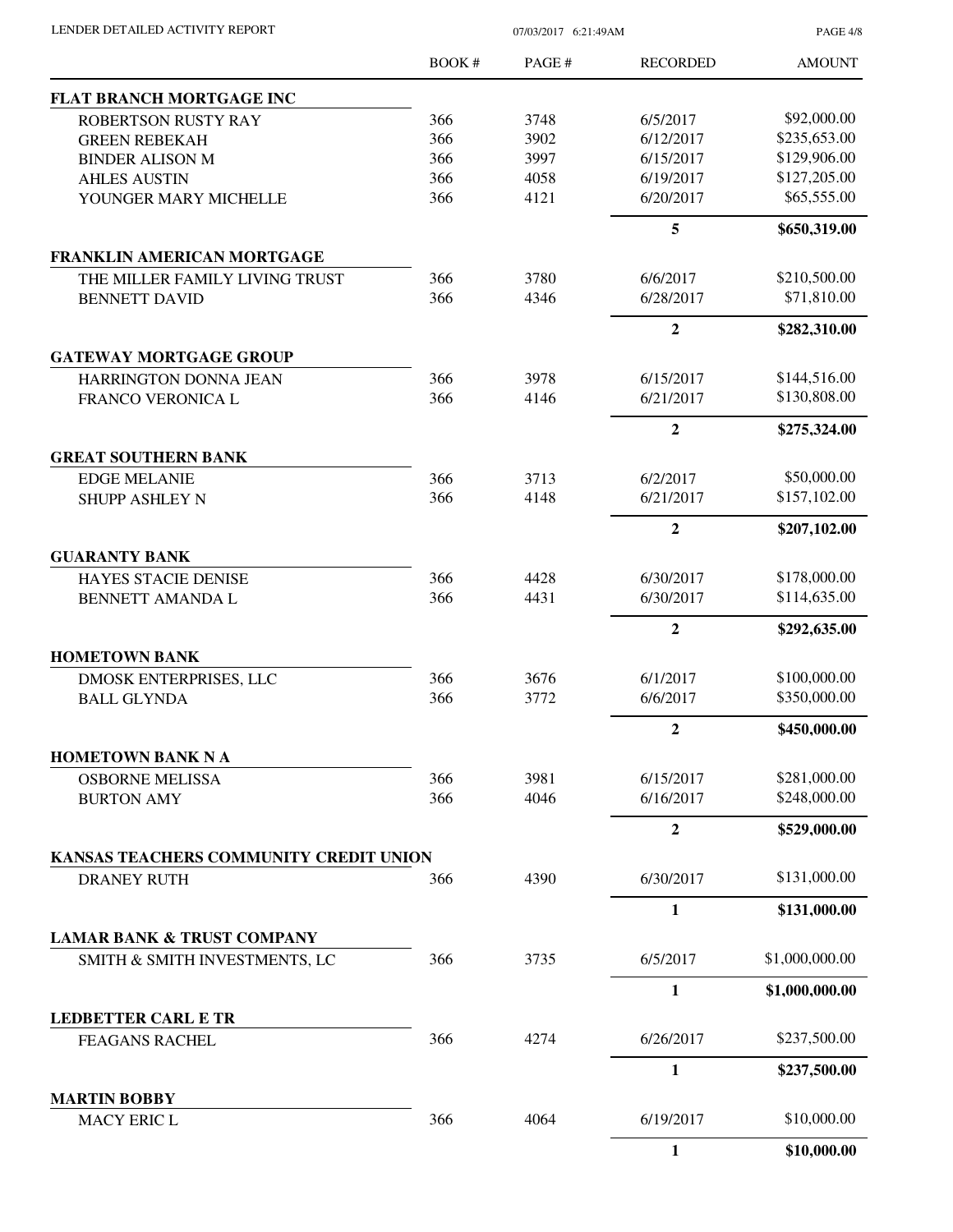| LENDER DETAILED ACTIVITY REPORT                            | 07/03/2017 6:21:49AM |              |                        | <b>PAGE 5/8</b>             |
|------------------------------------------------------------|----------------------|--------------|------------------------|-----------------------------|
|                                                            | <b>BOOK#</b>         | PAGE#        | <b>RECORDED</b>        | <b>AMOUNT</b>               |
| <b>MARTIN JUDY</b>                                         |                      |              |                        |                             |
| <b>MACY PAMELA M</b>                                       | 366                  | 4064         | 6/19/2017              | \$10,000.00                 |
|                                                            |                      |              | 1                      | \$10,000.00                 |
| <b>MID MISSOURI BANK</b>                                   |                      |              |                        |                             |
| PARKER STEVEN DAVID                                        | 366                  | 4118         | 6/20/2017              | \$250,000.00                |
|                                                            |                      |              | 1                      | \$250,000.00                |
| NATIONSTAR MORTGAGE                                        |                      |              |                        |                             |
| <b>RAMSAY CRAIGH</b>                                       | 366                  | 4030         | 6/16/2017              | \$55,800.00                 |
|                                                            |                      |              | 1                      | \$55,800.00                 |
| <b>NOAH DOUG</b><br>HUBCO INVESTMENTS, LLC                 | 366                  | 4422         | 6/30/2017              | \$175,000.00                |
|                                                            |                      |              |                        |                             |
| <b>NOAH SHARON</b>                                         |                      |              | $\mathbf{1}$           | \$175,000.00                |
| PETERS INVESTMENTS, LLC                                    | 366                  | 4422         | 6/30/2017              | \$175,000.00                |
|                                                            |                      |              | $\mathbf{1}$           | \$175,000.00                |
| <b>OAKSTAR BANK</b>                                        |                      |              |                        |                             |
| HATFIELD RONDA                                             | 366                  | 3998         | 6/15/2017              | \$340,000.00                |
|                                                            |                      |              | 1                      | \$340,000.00                |
| PEOPLES BANK                                               |                      |              |                        |                             |
| <b>OVERTON JEFFERY</b>                                     | 366                  | 3797         | 6/7/2017               | \$168,000.00                |
| WILSON KIMBERLY ANNE                                       | 366                  | 4144         | 6/21/2017              | \$185,000.00                |
| <b>CRYER JENIFER</b>                                       | 366                  | 4215         | 6/23/2017              | \$65,000.00                 |
| <b>DURBIN ROSE</b>                                         | 366                  | 4285         | 6/26/2017              | \$135,257.19                |
| <b>ALCORN CHRISTOPHER</b>                                  | 366                  | 4336         | 6/28/2017              | \$98,500.00                 |
|                                                            |                      |              | 5                      | \$651,757.19                |
| PEOPLES BANK OF SENECA                                     |                      |              |                        |                             |
| <b>STONER ROBERT</b>                                       | 366                  | 3887         | 6/12/2017              | \$36,550.00                 |
| SUPERIOR FAMILY CONSTRUCTION LLC                           | 366                  | 3888         | 6/12/2017              | \$23,500.00                 |
| MILLGARD KATHLEEN E                                        | 366                  | 3959<br>3980 | 6/14/2017<br>6/15/2017 | \$323,000.00<br>\$92,000.00 |
| MAYBERRY CORTNEY J                                         | 366<br>366           | 4081         | 6/19/2017              | \$4,045,000.00              |
| D L MARTIN MANAGEMENT GROUP LLC<br><b>BERANEK ROBERT L</b> | 366                  | 4102         | 6/20/2017              | \$200,000.00                |
|                                                            |                      |              | 6                      | \$4,720,050.00              |
| <b>PINNACLE BANK</b>                                       |                      |              |                        |                             |
| YOUNGBLOOD DONNIE                                          | 366                  | 3848         | 6/9/2017               | \$267,100.00                |
| <b>EMCO PROPERTIES LLC</b>                                 | 366                  | 3932         | 6/13/2017              | \$107,100.00                |
|                                                            |                      |              | $\overline{2}$         | \$374,200.00                |
| PLATTE VALLEY BANK OF MISSOURI                             |                      |              |                        |                             |
| YOAKUM EMILY                                               | 366                  | 3972         | 6/14/2017              | \$135,303.00                |
|                                                            |                      |              | $\mathbf{1}$           | \$135,303.00                |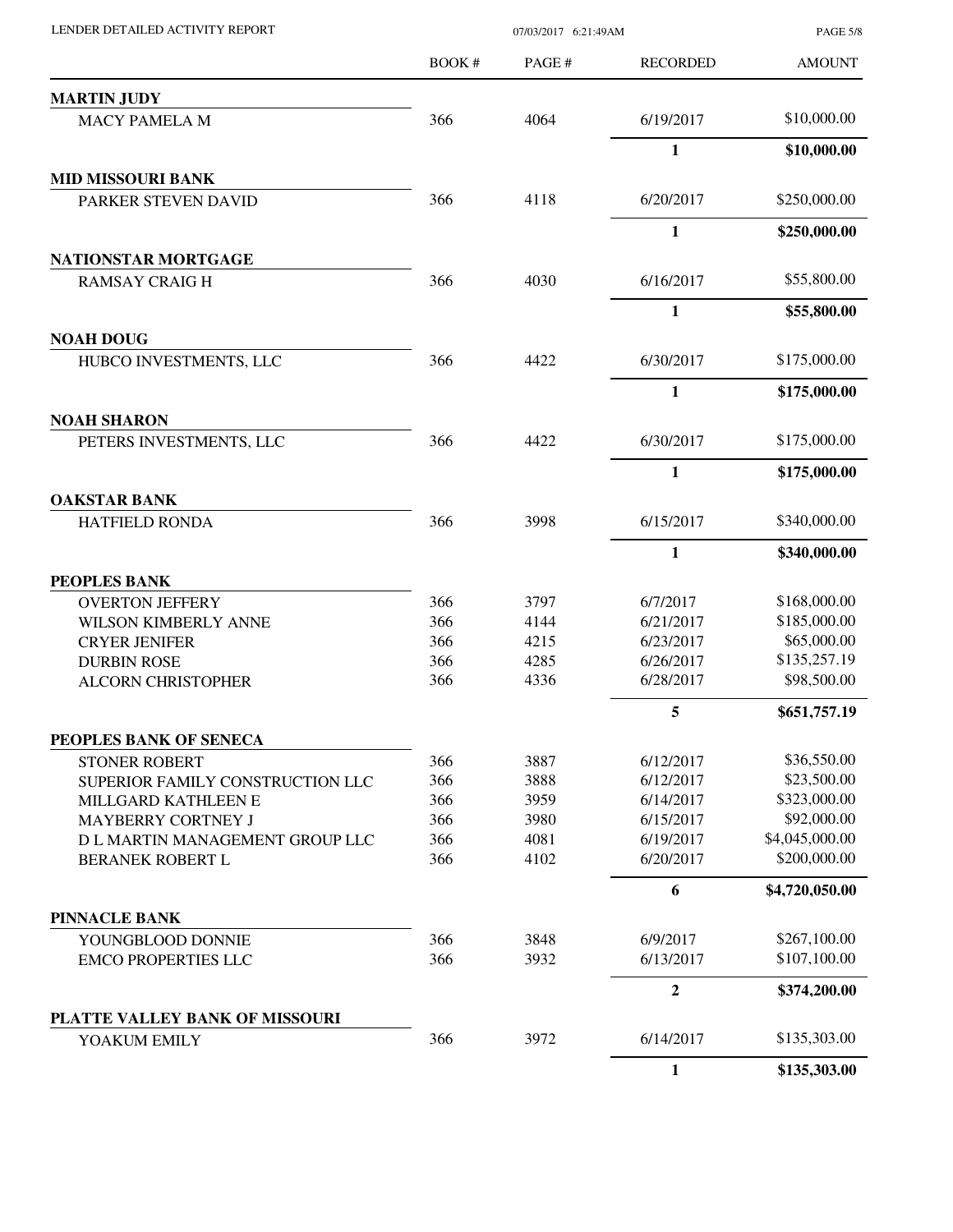| LENDER DETAILED ACTIVITY REPORT |  |
|---------------------------------|--|

07/03/2017 6:21:49AM

PAGE 6/8

|                                   | <b>BOOK#</b> | PAGE# | <b>RECORDED</b> | <b>AMOUNT</b> |
|-----------------------------------|--------------|-------|-----------------|---------------|
| PREMIER HOME MORTGAGE             |              |       |                 |               |
| <b>O'BRIEN BARBARA E</b>          | 366          | 3638  | 6/1/2017        | \$54,003.00   |
| <b>MITTAG KEVIN</b>               | 366          | 3823  | 6/8/2017        | \$86,827.00   |
| <b>MATNEY DANIEL</b>              | 366          | 3873  | 6/12/2017       | \$73,720.00   |
| ZERBEL SHERRI M                   | 366          | 4296  | 6/27/2017       | \$53,021.00   |
| <b>CHAPMON PATRICIA</b>           | 366          | 4361  | 6/29/2017       | \$132,323.00  |
|                                   |              |       | 5               | \$399,894.00  |
| PREMIER HOME MORTGAGE INC         |              |       |                 |               |
| <b>LANE HAILEY J</b>              | 366          | 3867  | 6/9/2017        | \$82,525.00   |
| <b>REGIS CATALINA</b>             | 366          | 3930  | 6/13/2017       | \$84,442.00   |
| <b>ENNIS JASON</b>                | 366          | 4093  | 6/19/2017       | \$66,893.00   |
|                                   |              |       | 3               | \$233,860.00  |
| <b>QUICKEN LOANS</b>              |              |       |                 |               |
| MCCARTHY SCOTT                    | 366          | 3640  | 6/1/2017        | \$63,200.00   |
| <b>SCHNAKE HAYLEY</b>             | 366          | 3660  | 6/1/2017        | \$88,369.00   |
| <b>BLACK VIRGINIA</b>             | 366          | 3665  | 6/1/2017        | \$64,472.00   |
| HUTCHINSON MICHAEL A              | 366          | 4129  | 6/21/2017       | \$137,383.00  |
|                                   |              |       | 4               | \$353,424.00  |
| <b>QUICKEN LOANS INC</b>          |              |       |                 |               |
| <b>SWEET AUTUMN M</b>             | 366          | 3855  | 6/9/2017        | \$159,163.00  |
|                                   |              |       | $\mathbf{1}$    | \$159,163.00  |
| SAJJAD & ALI, LLC                 |              |       |                 |               |
| SNG SERVICE, LLC                  | 366          | 3672  | 6/1/2017        | \$312,116.21  |
|                                   |              |       | $\mathbf{1}$    | \$312,116.21  |
| <b>SECRETARY OF HOUSING</b>       |              |       |                 |               |
| <b>AMOS SHIRLEY</b>               | 366          | 3758  | 6/6/2017        | \$208,500.00  |
| <b>BRILEY BILL</b>                | 366          | 4164  | 6/22/2017       | \$211,650.00  |
|                                   |              |       | 2               | \$420,150.00  |
| <b>SIGNATURE BANK OF ARKANSAS</b> |              |       |                 |               |
| <b>BOLLINGER KATHLEEN A</b>       | 366          | 3629  | 6/1/2017        | \$120,000.00  |
|                                   |              |       | 1               | \$120,000.00  |
| <b>SIMMONS BANK</b>               |              |       |                 |               |
| <b>LISS ZACHARY R</b>             | 366          | 4168  | 6/22/2017       | \$123,939.00  |
| <b>LISS ZACHARY R</b>             | 366          | 4294  | 6/27/2017       | \$0.00        |
| <b>WEBER STEVEN</b>               | 366          | 4397  | 6/30/2017       | \$17,988.49   |
| <b>REARDON AMY E</b>              | 366          | 4416  | 6/30/2017       | \$71,677.00   |
|                                   |              |       | 4               | \$213,604.49  |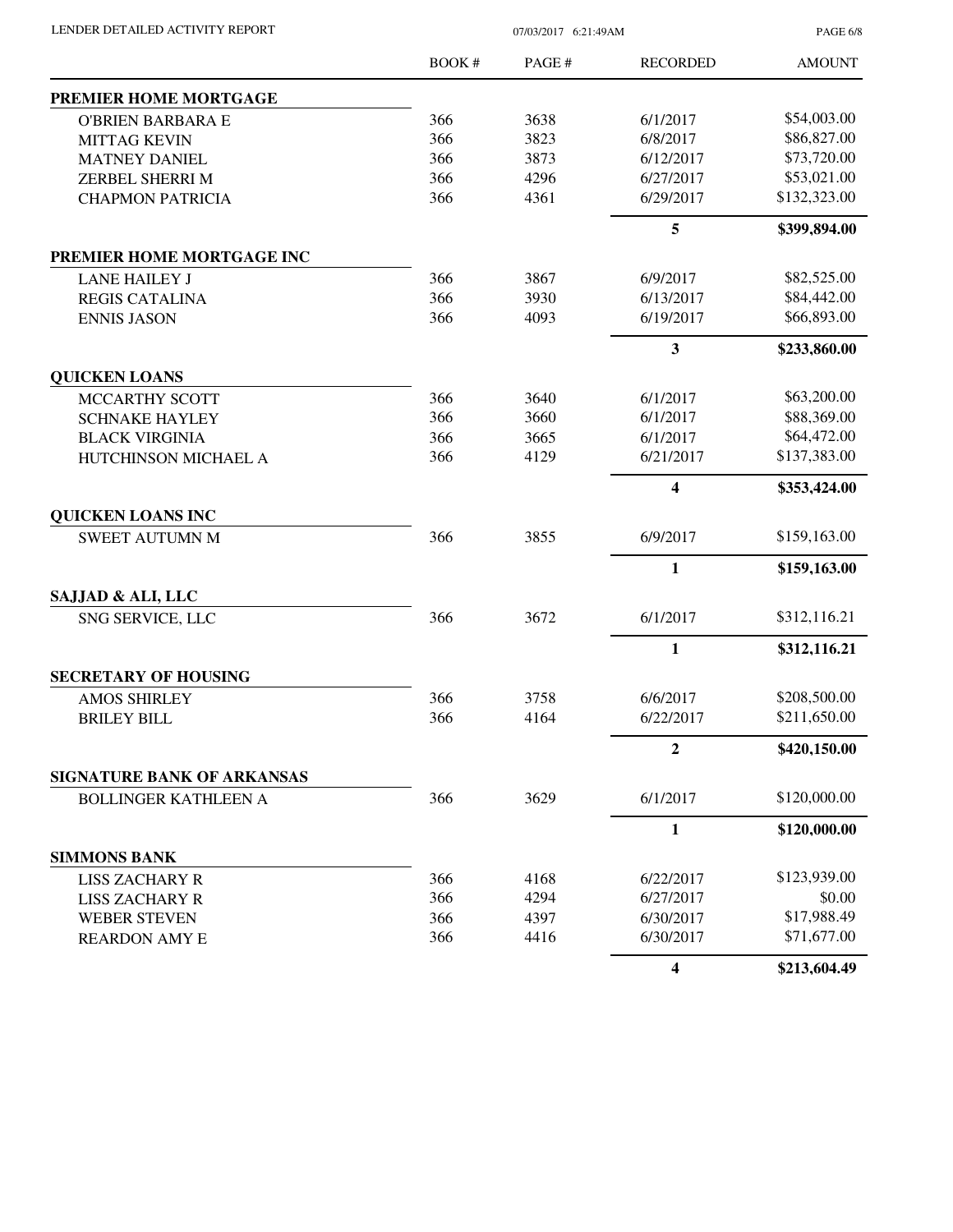PAGE 7/8

|                                              | <b>BOOK#</b> | PAGE# | <b>RECORDED</b> | <b>AMOUNT</b>  |
|----------------------------------------------|--------------|-------|-----------------|----------------|
| SOUTHWEST MISSOURI BANK                      |              |       |                 |                |
| <b>ROBBINS JULIE</b>                         | 366          | 3699  | 6/2/2017        | \$39,200.00    |
| TINDER DONNA J                               | 366          | 3765  | 6/6/2017        | \$82,000.00    |
| <b>CHILDERS ANN M</b>                        | 366          | 3767  | 6/6/2017        | \$112,800.00   |
| <b>BRUCE MARIA</b>                           | 366          | 3801  | 6/7/2017        | \$260,000.00   |
| PARMLEY JILL A                               | 366          | 3802  | 6/7/2017        | \$45,000.00    |
| HERITAGE POINT LLC                           | 366          | 3898  | 6/12/2017       | \$350,000.00   |
| HARBOLT KEVIN W                              | 366          | 3899  | 6/12/2017       | \$5,000.00     |
| <b>MOSLEY PAULA</b>                          | 366          | 3961  | 6/14/2017       | \$37,000.00    |
| <b>LINDSEY JEFF</b>                          | 366          | 3962  | 6/14/2017       | \$15,000.00    |
| <b>ROBERTSON SHELLY</b>                      | 366          | 4131  | 6/21/2017       | \$118,000.00   |
| WHITE TERRY FRANK                            | 366          | 4344  | 6/28/2017       | \$40,000.00    |
| TIPPING SHELLEY ANNETTE                      | 366          | 4372  | 6/29/2017       | \$90,000.00    |
| <b>MARLAY TAMI R</b>                         | 366          | 4394  | 6/30/2017       | \$370,000.00   |
| PRICE JESSICA M                              | 366          | 4436  | 6/30/2017       | \$69,191.00    |
|                                              |              |       | 14              | \$1,633,191.00 |
| <b>STONE BANK</b>                            |              |       |                 |                |
| <b>QUEARY HEIDI</b>                          | 366          | 4378  | 6/29/2017       | \$1,225,000.00 |
| <b>QUEARY HEIDI</b>                          | 366          | 4380  | 6/29/2017       | \$80,000.00    |
|                                              |              |       | $\overline{2}$  | \$1,305,000.00 |
| THE CORNERSTONE BANK<br><b>JONES MELISSA</b> | 366          | 4128  | 6/21/2017       | \$60,000.00    |
|                                              |              |       | $\mathbf{1}$    | \$60,000.00    |
| THE GIRARD NATIONAL BANK                     |              |       |                 |                |
| <b>GOLIAN ANGELA</b>                         | 366          | 4179  | 6/22/2017       | \$111,389.00   |
|                                              |              |       | 1               | \$111,389.00   |
| <b>USBANK</b>                                |              |       |                 |                |
| <b>RAYL RICHARD A</b>                        | 366          | 3625  | 6/1/2017        | \$179,550.00   |
| YOUNG FRANK                                  | 366          | 3687  | 6/2/2017        | \$113,800.00   |
| <b>DAVIDSON SARA SUE</b>                     | 366          | 3692  | 6/2/2017        | \$120,000.00   |
| YOUNG FRANK C                                | 366          | 3712  | 6/2/2017        | \$25,000.00    |
|                                              |              |       | 4               | \$438,350.00   |
| <b>US SMALL BUSINESS ADMINISTRATION</b>      |              |       |                 |                |
| <b>HARMS JILL</b>                            | 366          | 4388  | 6/29/2017       | \$70,000.00    |
|                                              |              |       | 1               | \$70,000.00    |
| UNITED SHORE FINANCIAL SERVICES              |              |       |                 |                |
| BEVERLIN TANYA M                             | 366          | 4354  | 6/28/2017       | \$95,060.00    |
|                                              |              |       | $\mathbf{1}$    | \$95,060.00    |
| <b>US BANK</b><br><b>JONES WILLIAM</b>       | 366          | 3951  | 6/14/2017       | \$48,000.00    |
| ROBERTSON GLORIA K                           | 366          | 3973  | 6/15/2017       | \$203,000.00   |
| <b>BELL KELLY</b>                            | 366          | 4071  | 6/19/2017       | \$61,750.00    |
|                                              |              |       | 3               |                |
| <b>US WIDE FINANCIAL</b>                     |              |       |                 | \$312,750.00   |
| FLANAGAN KIMBERLY ANN                        | 366          | 3845  | 6/9/2017        | \$338,496.00   |
|                                              |              |       | $\mathbf{1}$    | \$338,496.00   |